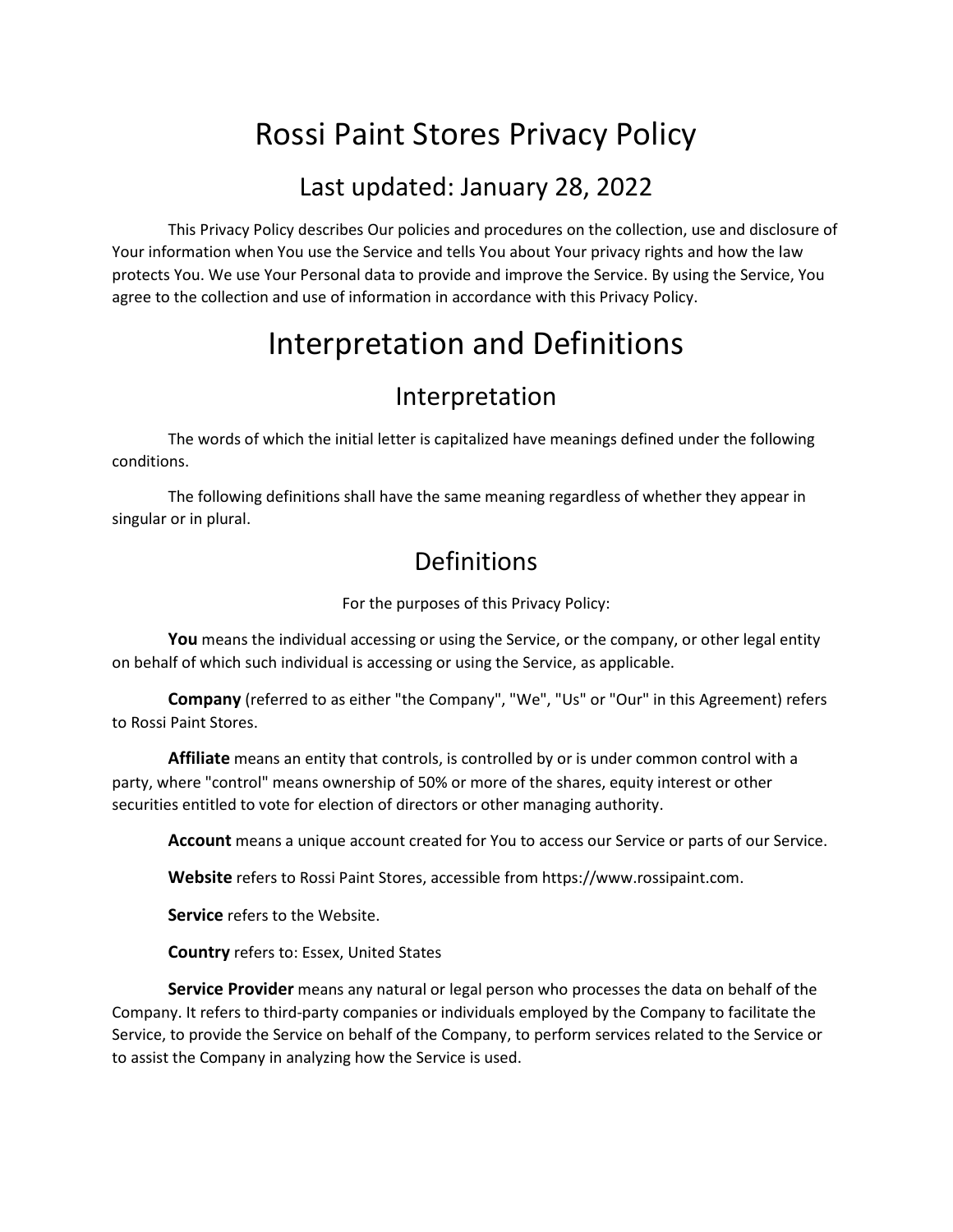**Third-party Social Media Service** refers to any website or any social network website through which a User can log in or create an account to use the Service.

**Personal Data** is any information that relates to an identified or identifiable individual.

**Cookies** are small files that are placed on Your computer, mobile device or any other device by a website, containing the details of Your browsing history on that website among its many uses.

**Device** means any device that can access the Service such as a computer, a cellphone or a digital tablet.

**Usage Data** refers to data collected automatically, either generated by the use of the Service or from the Service infrastructure itself (for example, the duration of a page visit).

## Collecting and Using Your Personal Data

#### Types of Data Collected

#### Personal Data

While using Our Service, We may ask You to provide Us with certain personally identifiable information that can be used to contact or identify You. Personally identifiable information may include, but is not limited to:

- **Email address**
- **First name and last name**
- **Phone number**
- **Address, State, Province, ZIP/Postal code, City**
- **Usage Data**

#### Usage Data

Usage Data is collected automatically when using the Service.

Usage Data may include information such as Your Device's Internet Protocol address (e.g. IP address), browser type, browser version, the pages of our Service that You visit, the time and date of Your visit, the time spent on those pages, unique device identifiers and other diagnostic data.

When You access the Service by or through a mobile device, We may collect certain information automatically, including, but not limited to, the type of mobile device You use, Your mobile device unique ID, the IP address of Your mobile device, Your mobile operating system, the type mobile Internet browser You use, unique device identifiers and other diagnostic data.

We may also collect information that Your browser sends whenever You visit our Service or when You access the Service by or through a mobile device.

#### Tracking Technologies and Cookies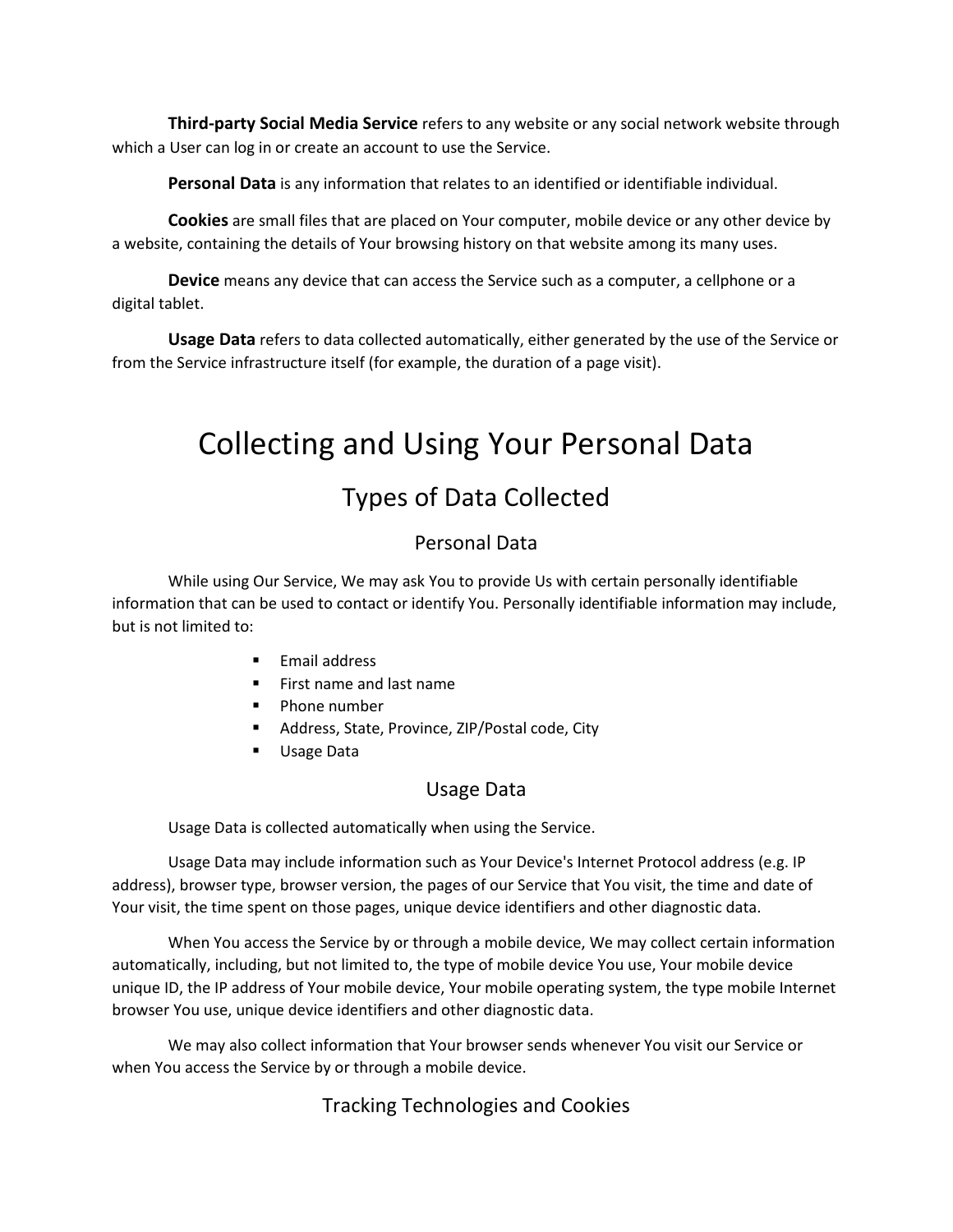We may use Cookies and similar tracking technologies to track the activity on Our Service and store certain information. Tracking technologies used are beacons, tags, and scripts to collect and track information and to improve and analyze Our Service.

You can instruct Your browser to refuse all Cookies or to indicate when a Cookie is being sent. However, if You do not accept Cookies, You may not be able to use some parts of our Service.

Cookies can be "Persistent" or "Session" Cookies. Persistent Cookies remain on your personal computer or mobile device when You go offline, while Session Cookies are deleted as soon as You close your web browser.

We use both session and persistent Cookies for the purposes set out below:

#### **Necessary / Essential Cookies**

Type: Session Cookies

Administered by: Us

Purpose: These Cookies are essential to provide You with services available through the Website and to enable You to use some of its features. They help to authenticate users and prevent fraudulent use of user accounts. Without these Cookies, the services that You have asked for cannot be provided, and We only use these Cookies to provide You with those services.

#### **Cookies Policy / Notice Acceptance Cookies**

Type: Persistent Cookies

Administered by: Us

Purpose: These Cookies identify if users have accepted the use of cookies on the Website.

#### **Functionality Cookies**

Type: Persistent Cookies

Administered by: Us

Purpose: These Cookies allow us to remember choices You make when You use the Website, such as remembering your login details or language preference. The purpose of these Cookies is to provide You with a more personal experience and to avoid You having to re-enter your preferences every time You use the Website.

For more information about the cookies we use and your choices regarding cookies, please visit our Cookies Policy.

#### Use of Your Personal Data

The Company may use Personal Data for the following purposes: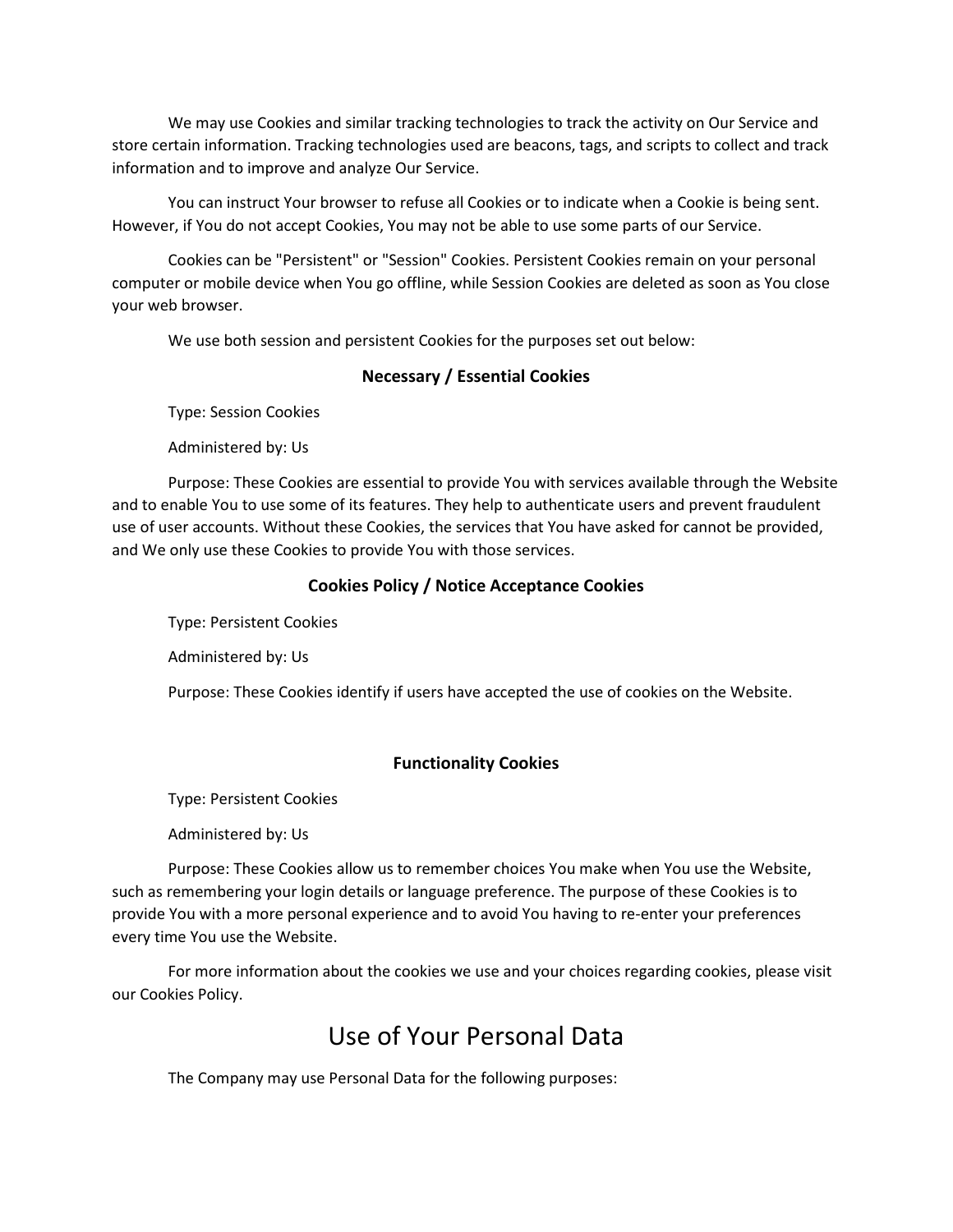- **To provide and maintain our Service**, including to monitor the usage of our Service.
- **To manage Your Account:** to manage Your registration as a user of the Service. The Personal Data You provide can give You access to different functionalities of the Service that are available to You as a registered user.
- **For the performance of a contract:** the development, compliance and undertaking of the purchase contract for the products, items or services You have purchased of any other contract with Us through the Service.
- **To contact You:** To contact You by email, telephone calls, SMS, or other equivalent forms of electronic communication, such as a mobile application's push notifications regarding updates or informative communications related to the functionalities, products or contracted services, including the security updates, when necessary or reasonable for their implementation.
- **To provide You** with news, special offers and general information about other goods, services and events which we offer that are similar to those that you have already purchased or enquired about unless You have opted not to receive such information.
- **To manage Your requests:** To attend and manage Your requests to Us.

We may share your personal information in the following situations:

- **With Service Providers:** We may share Your personal information with Service Providers to monitor and analyze the use of our Service, to contact You.
- **For Business transfers:** We may share or transfer Your personal information in connection with, or during negotiations of, any merger, sale of Company assets, financing, or acquisition of all or a portion of our business to another company.
- **With Affiliates:** We may share Your information with Our affiliates, in which case we will require those affiliates to honor this Privacy Policy. Affiliates include Our parent company and any other subsidiaries, joint venture partners or other companies that We control or that are under common control with Us.
- **With Business partners:** We may share Your information with Our business partners to offer You certain products, services or promotions.
- **With other users:** when You share personal information or otherwise interact in the public areas with other users, such information may be viewed by all users and may be publicly distributed outside. If You interact with other users or register through a Third-Party Social Media Service, Your contacts on the Third-Party Social Media Service may see Your name, profile, pictures and description of Your activity. Similarly, other users will be able to view descriptions of Your activity, communicate with You and view Your profile.

#### Retention of Your Personal Data

The Company will retain Your Personal Data only for as long as is necessary for the purposes set out in this Privacy Policy. We will retain and use Your Personal Data to the extent necessary to comply with our legal obligations (for example, if we are required to retain your data to comply with applicable laws), resolve disputes, and enforce our legal agreements and policies.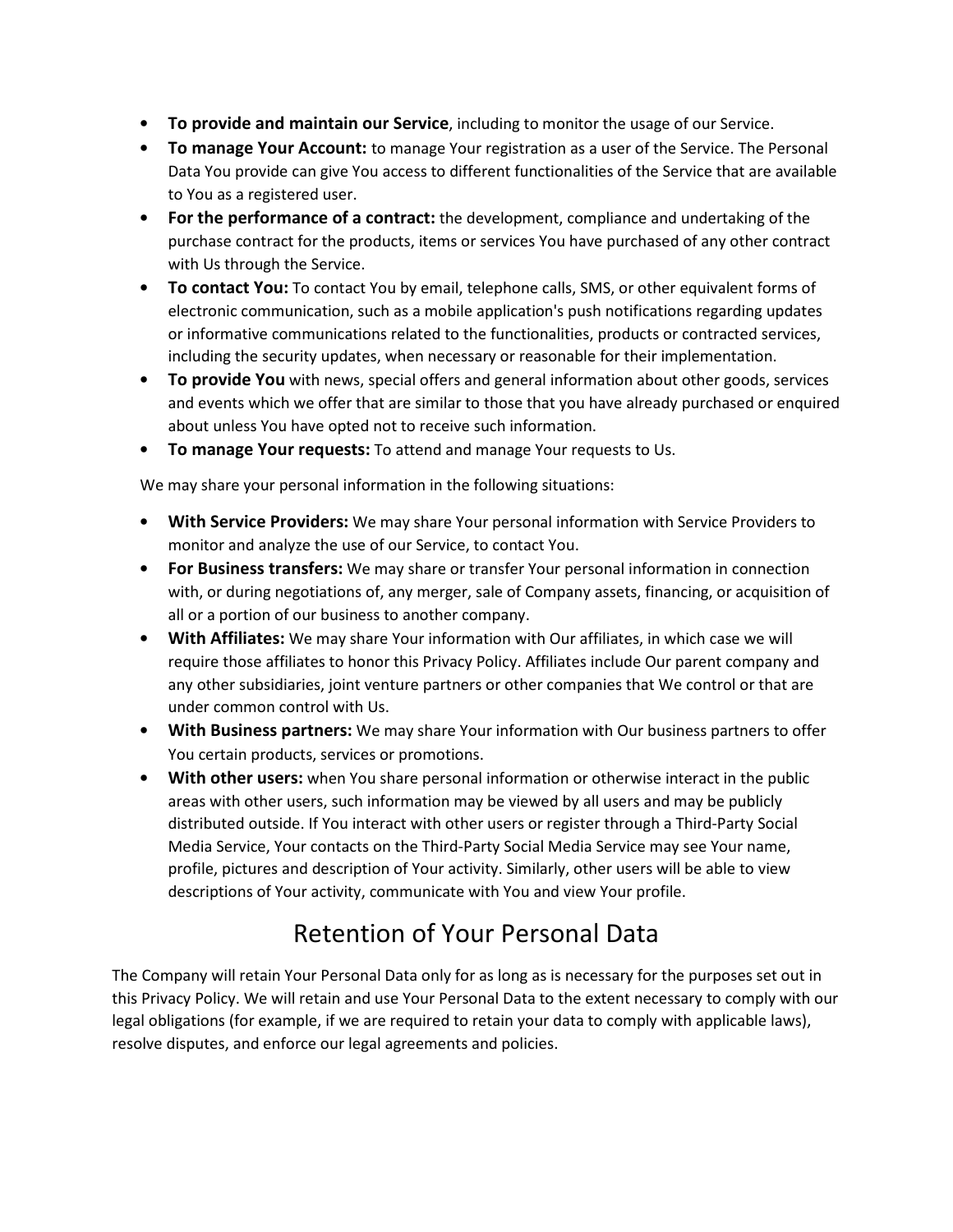The Company will also retain Usage Data for internal analysis purposes. Usage Data is generally retained for a shorter period of time, except when this data is used to strengthen the security or to improve the functionality of Our Service, or We are legally obligated to retain this data for longer time periods.

#### Transfer of Your Personal Data

Your information, including Personal Data, is processed at the Company's operating offices and in any other places where the parties involved in the processing are located. It means that this information may be transferred to — and maintained on — computers located outside of Your state, province, country or other governmental jurisdiction where the data protection laws may differ than those from Your jurisdiction.

Your consent to this Privacy Policy followed by Your submission of such information represents Your agreement to that transfer.

The Company will take all steps reasonably necessary to ensure that Your data is treated securely and in accordance with this Privacy Policy and no transfer of Your Personal Data will take place to an organization or a country unless there are adequate controls in place including the security of Your data and other personal information.

#### Disclosure of Your Personal Data

#### Business Transactions

If the Company is involved in a merger, acquisition or asset sale, Your Personal Data may be transferred. We will provide notice before Your Personal Data is transferred and becomes subject to a different Privacy Policy.

#### Law enforcement

Under certain circumstances, the Company may be required to disclose Your Personal Data if required to do so by law or in response to valid requests by public authorities (e.g. a court or a government agency).

#### Other legal requirements

The Company may disclose Your Personal Data in the good faith belief that such action is necessary to:

- Comply with a legal obligation
- Protect and defend the rights or property of the Company
- Prevent or investigate possible wrongdoing in connection with the Service
- Protect the personal safety of Users of the Service or the public
- Protect against legal liability

#### Security of Your Personal Data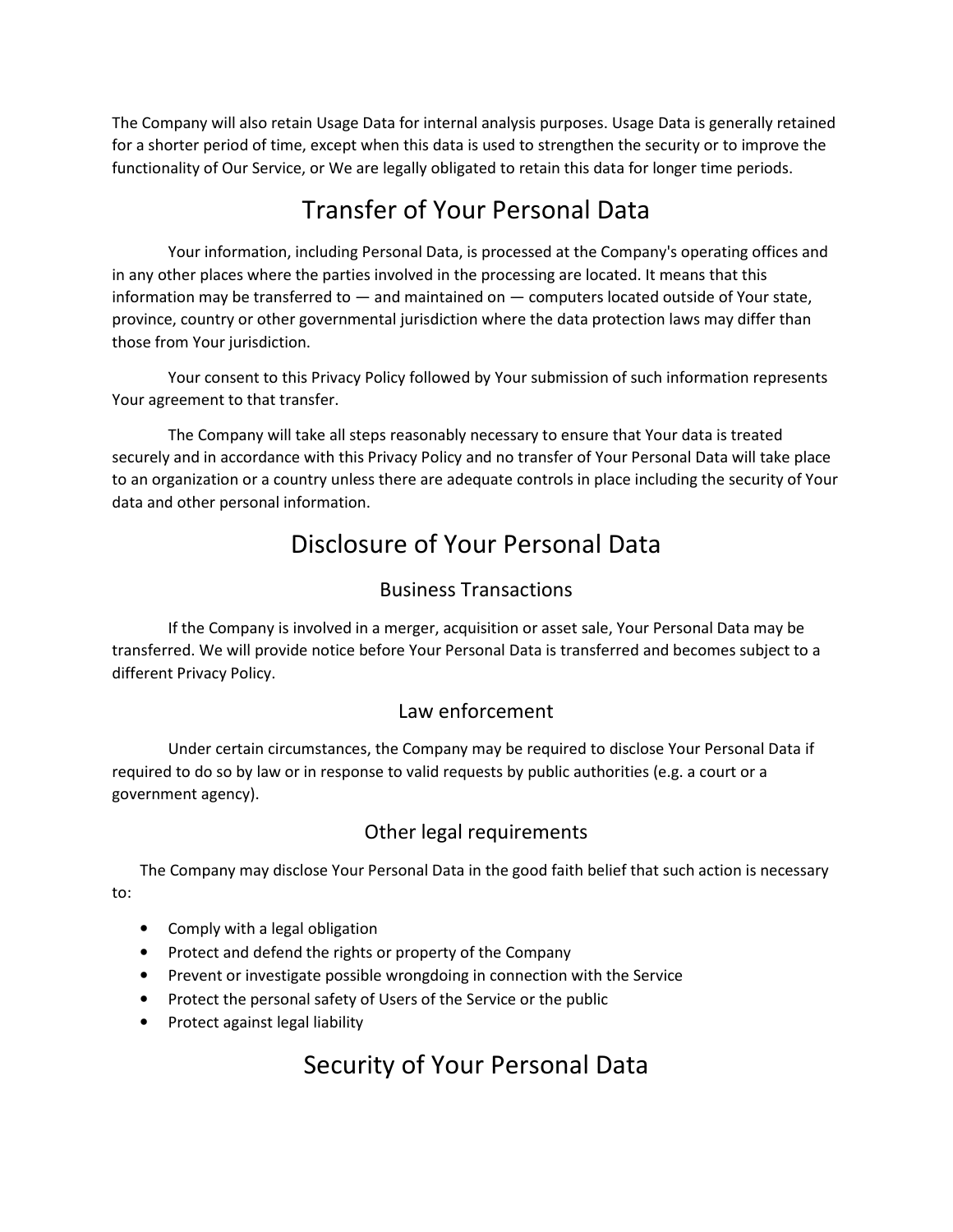The security of Your Personal Data is important to Us, but remember that no method of transmission over the Internet, or method of electronic storage is 100% secure. While We strive to use commercially acceptable means to protect Your Personal Data, We cannot guarantee its absolute security.

# Children's Privacy

Our Service does not address anyone under the age of 13. We do not knowingly collect personally identifiable information from anyone under the age of 13. If You are a parent or guardian and You are aware that Your child has provided Us with Personal Data, please contact Us. If We become aware that We have collected Personal Data from anyone under the age of 13 without verification of parental consent, We take steps to remove that information from Our servers.

If We need to rely on consent as a legal basis for processing Your information and Your country requires consent from a parent, We may require Your parent's consent before We collect and use that information.

## Links to Other Websites

Our Service may contain links to other websites that are not operated by Us. If You click on a third party link, You will be directed to that third party's site. We strongly advise You to review the Privacy Policy of every site You visit.

We have no control over and assume no responsibility for the content, privacy policies or practices of any third party sites or services.

## Changes to this Privacy Policy

We may update our Privacy Policy from time to time. We will notify You of any changes by posting the new Privacy Policy on this website.

We will let You know via email and/or a prominent notice on Our Service, prior to the change becoming effective and update the "Last updated" date at the top of this Privacy Policy.

You are advised to review this Privacy Policy periodically for any changes. Changes to this Privacy Policy are effective when they are posted on this website.

## Contact Us

If you have any questions about this Privacy Policy, You can contact us:

• Via Telephone at the number for Rossi Paint Stores Management Office

## Terms and Conditions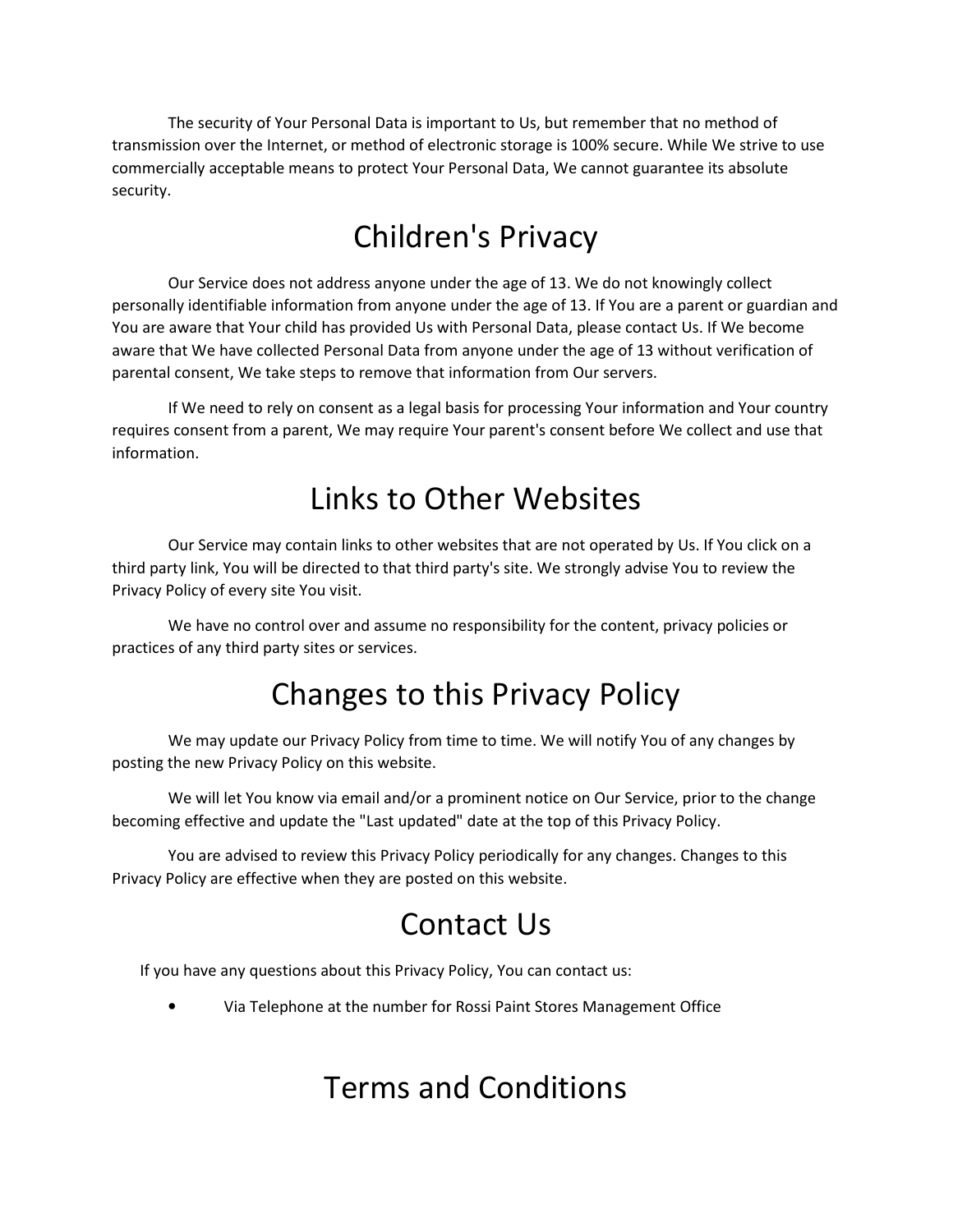### Last updated: January 28, 2022

Please read these terms and conditions carefully before using Our Service.

# Interpretation and Definitions

#### Interpretation

The words of which the initial letter is capitalized have meanings defined under the following conditions.

The following definitions shall have the same meaning regardless of whether they appear in singular or in plural.

### **Definitions**

For the purposes of these Terms and Conditions

**Affiliate** means an entity that controls, is controlled by or is under common control with a party, where "control" means ownership of 50% or more of the shares, equity interest or other securities entitled to vote for election of directors or other managing authority.

**Company** (referred to as either "the Company", "We", "Us" or "Our" in this Agreement) refers to Rossi Paint Stores.

**Country** refers to: Essex, United States

**Device** means any device that can access the Service such as a computer, a cellphone or a digital tablet.

**Service** refers to the Website.

**Terms and Conditions** (also referred as "Terms") mean these Terms and Conditions that form the entire agreement between You and the Company regarding the use of the Service.

**Third-party Social Media Service** means any services or content (including data, information, products or services) provided by a third-party that may be displayed, included or made available by the Service.

**Website** refers to Rossi Paint Stores, accessible from https://www.rossipaint.com

**You** means the individual accessing or using the Service, or the company, or other legal entity on behalf of which such individual is accessing or using the Service, as applicable.

#### Acknowledgement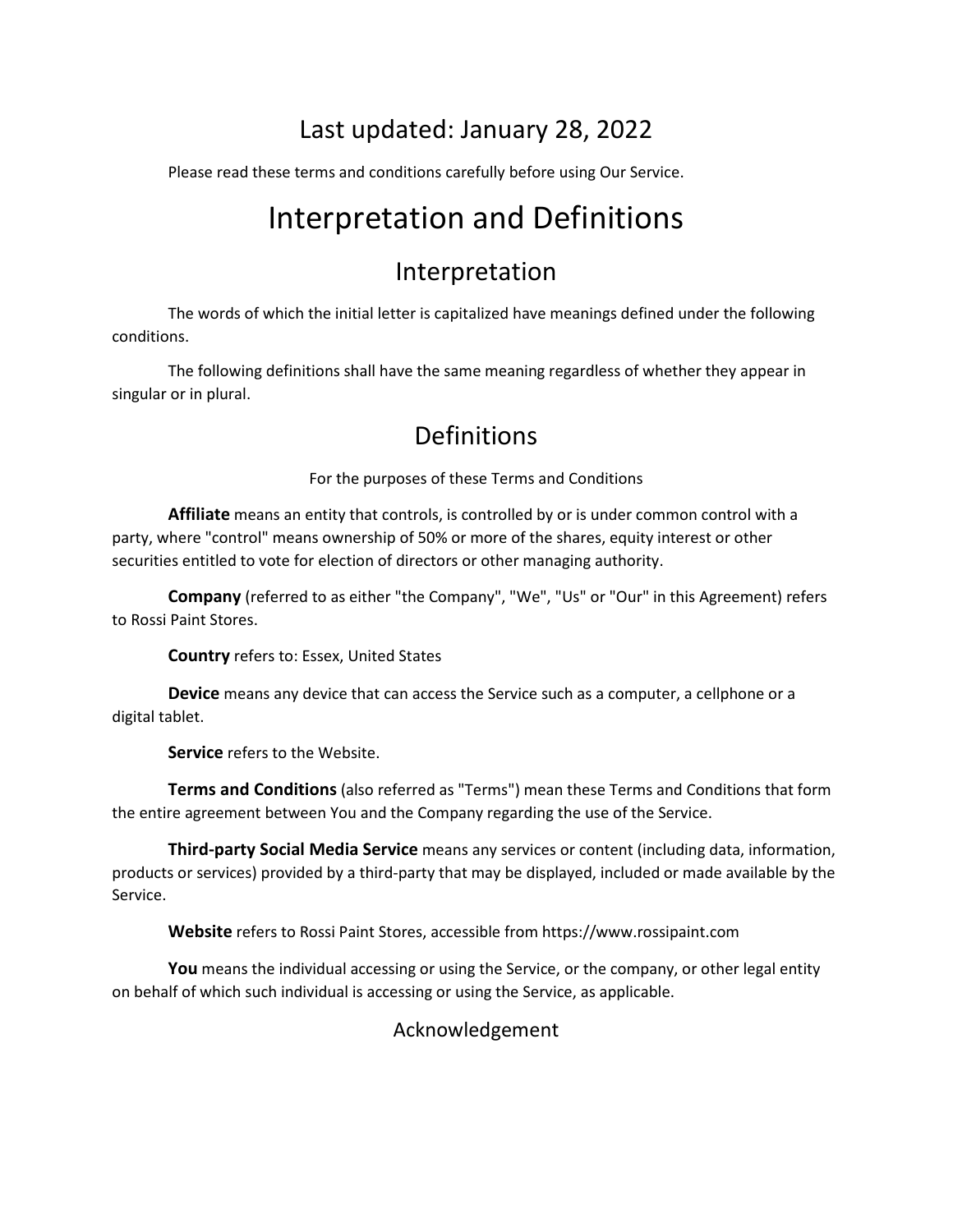These are the Terms and Conditions governing the use of this Service and the agreement that operates between You and the Company. These Terms and Conditions set out the rights and obligations of all users regarding the use of the Service.

Your access to and use of the Service is conditioned on Your acceptance of and compliance with these Terms and Conditions. These Terms and Conditions apply to all visitors, users and others who access or use the Service.

By accessing or using the Service You agree to be bound by these Terms and Conditions. If You disagree with any part of these Terms and Conditions then You may not access the Service.

You represent that you are over the age of 18. The Company does not permit those under 18 to use the Service.

Your access to and use of the Service is also conditioned on Your acceptance of and compliance with the Privacy Policy of the Company. Our Privacy Policy describes Our policies and procedures on the collection, use and disclosure of Your personal information when You use the Application or the Website and tells You about Your privacy rights and how the law protects You. Please read Our Privacy Policy carefully before using Our Service.

## Links to Other Websites

Our Service may contain links to third-party web sites or services that are not owned or controlled by the Company.

The Company has no control over, and assumes no responsibility for, the content, privacy policies, or practices of any third party web sites or services. You further acknowledge and agree that the Company shall not be responsible or liable, directly or indirectly, for any damage or loss caused or alleged to be caused by or in connection with the use of or reliance on any such content, goods or services available on or through any such web sites or services.

We strongly advise You to read the terms and conditions and privacy policies of any third-party web sites or services that You visit.

## Termination

We may terminate or suspend Your access immediately, without prior notice or liability, for any reason whatsoever, including without limitation if You breach these Terms and Conditions.

Upon termination, Your right to use the Service will cease immediately.

# Limitation of Liability

Notwithstanding any damages that You might incur, the entire liability of the Company and any of its suppliers under any provision of this Terms and Your exclusive remedy for all of the foregoing shall be limited to the amount actually paid by You through the Service or 100 USD if You haven't purchased anything through the Service.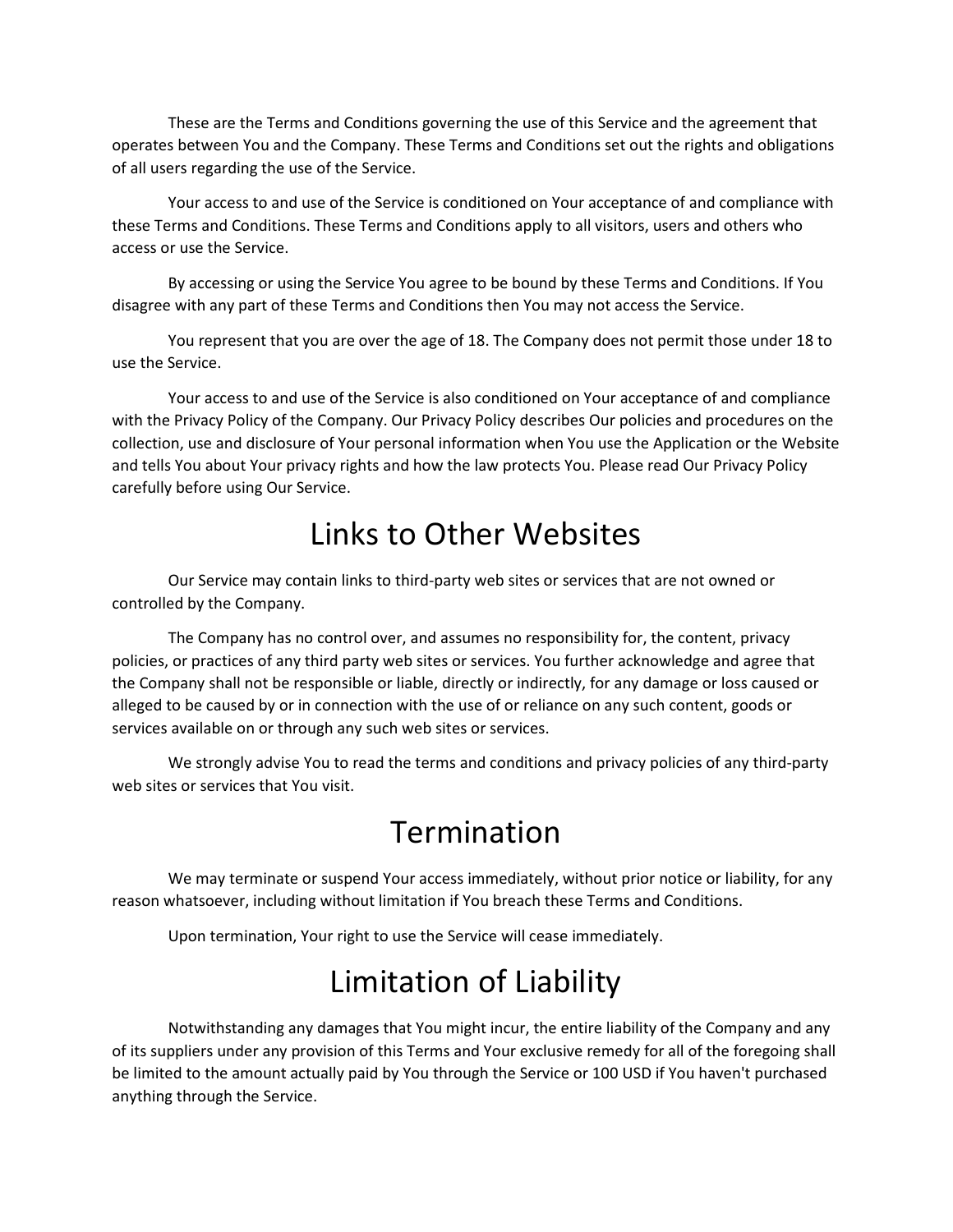To the maximum extent permitted by applicable law, in no event shall the Company or its suppliers be liable for any special, incidental, indirect, or consequential damages whatsoever (including, but not limited to, damages for loss of profits, loss of data or other information, for business interruption, for personal injury, loss of privacy arising out of or in any way related to the use of or inability to use the Service, third-party software and/or third-party hardware used with the Service, or otherwise in connection with any provision of this Terms), even if the Company or any supplier has been advised of the possibility of such damages and even if the remedy fails of its essential purpose.

Some states do not allow the exclusion of implied warranties or limitation of liability for incidental or consequential damages, which means that some of the above limitations may not apply. In these states, each party's liability will be limited to the greatest extent permitted by law.

# "AS IS" and "AS AVAILABLE" Disclaimer

The Service is provided to You "AS IS" and "AS AVAILABLE" and with all faults and defects without warranty of any kind. To the maximum extent permitted under applicable law, the Company, on its own behalf and on behalf of its Affiliates and its and their respective licensors and service providers, expressly disclaims all warranties, whether express, implied, statutory or otherwise, with respect to the Service, including all implied warranties of merchantability, fitness for a particular purpose, title and non-infringement, and warranties that may arise out of course of dealing, course of performance, usage or trade practice. Without limitation to the foregoing, the Company provides no warranty or undertaking, and makes no representation of any kind that the Service will meet Your requirements, achieve any intended results, be compatible or work with any other software, applications, systems or services, operate without interruption, meet any performance or reliability standards or be error free or that any errors or defects can or will be corrected.

Without limiting the foregoing, neither the Company nor any of the company's provider makes any representation or warranty of any kind, express or implied:

(i) as to the operation or availability of the Service, or the information, content, and materials or products included thereon;

(ii) that the Service will be uninterrupted or error-free;

(iii) as to the accuracy, reliability, or currency of any information or content provided through the Service; or

 (iv) that the Service, its servers, the content, or e-mails sent from or on behalf of the Company are free of viruses, scripts, trojan horses, worms, malware, timebombs or other harmful components.

Some jurisdictions do not allow the exclusion of certain types of warranties or limitations on applicable statutory rights of a consumer, so some or all of the above exclusions and limitations may not apply to You. But in such a case the exclusions and limitations set forth in this section shall be applied to the greatest extent enforceable under applicable law.

## Governing Law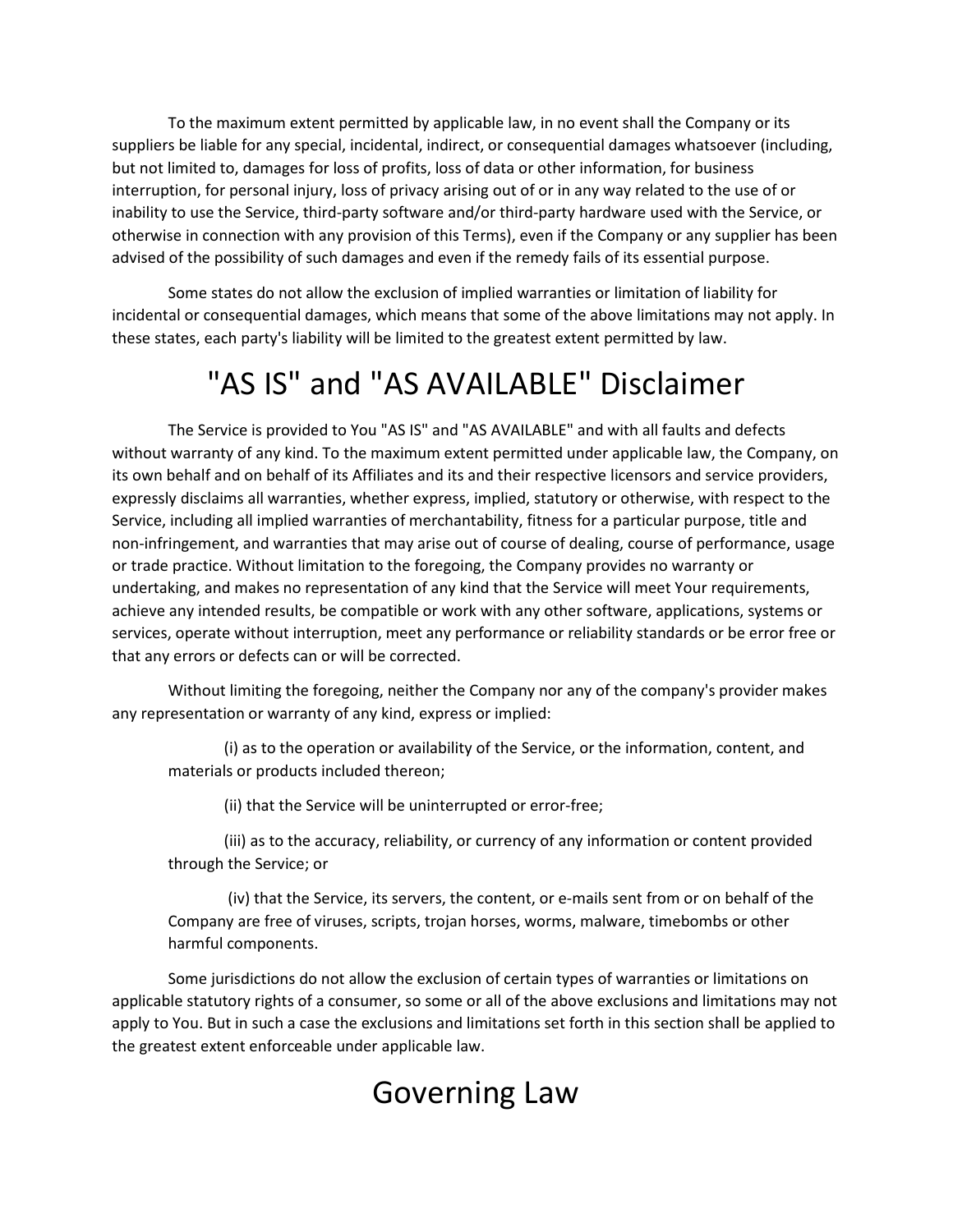The laws of the Country, excluding its conflicts of law rules, shall govern this Terms and Your use of the Service. Your use of the Application may also be subject to other local, state, national, or international laws.

## Disputes Resolution

If You have any concern or dispute about the Service, You agree to first try to resolve the dispute informally by contacting the Company.

# For European Union (EU) Users

If You are a European Union consumer, you will benefit from any mandatory provisions of the law of the country in which you are resident in.

# United States Legal Compliance

You represent and warrant that (i) You are not located in a country that is subject to the United States government embargo, or that has been designated by the United States government as a "terrorist supporting" country, and (ii) You are not listed on any United States government list of prohibited or restricted parties.

# Severability and Waiver

### Severability

If any provision of these Terms is held to be unenforceable or invalid, such provision will be changed and interpreted to accomplish the objectives of such provision to the greatest extent possible under applicable law and the remaining provisions will continue in full force and effect.

#### Waiver

Except as provided herein, the failure to exercise a right or to require performance of an obligation under this Terms shall not effect a party's ability to exercise such right or require such performance at any time thereafter nor shall be the waiver of a breach constitute a waiver of any subsequent breach.

# Translation Interpretation

These Terms and Conditions may have been translated if We have made them available to You on our Service.

You agree that the original English text shall prevail in the case of a dispute.

# Changes to These Terms and Conditions